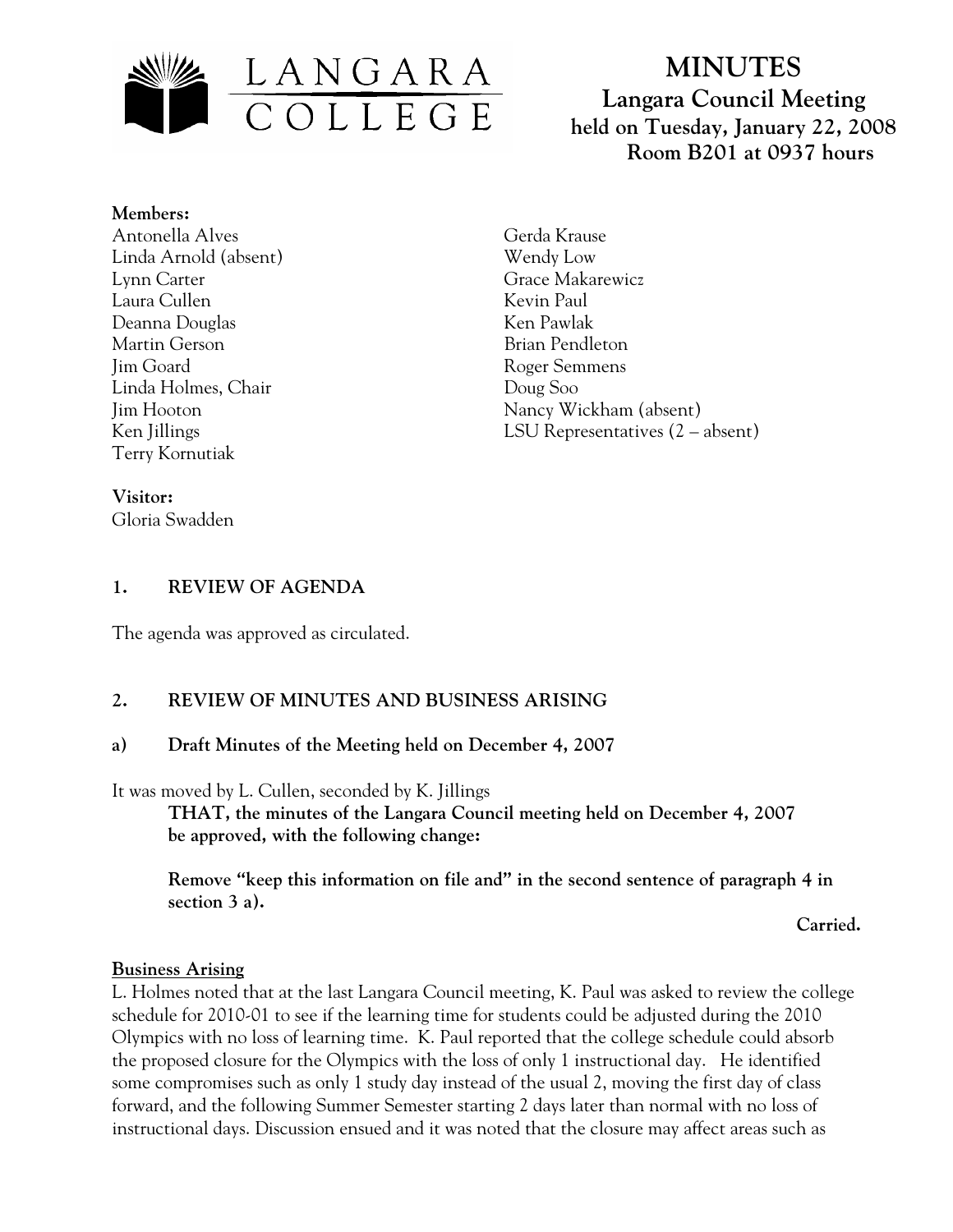#### **ACTION: K. Paul**

L. Holmes noted that at the previous Langara Council meeting she announced that Capilano College was closing for the Olympics. She clarified that announcement by indicating that Capilano College is suspending classes and extending spring break. All staff will remain on regular duty days.

Discussion ensued and the following points were noted:

- The suspension of classes would provide opportunities for staff to take holiday or leave time to volunteer at the Olympics. Notice of class suspension would need to be provided to students and the community well in advance.
- Not all areas need to adhere to the same schedule if it greatly affects their area (i.e. practicum's and co-op's).
- Although regularly scheduled on-campus classes may not occur, there will be some programs that will continue and may try to integrate Olympic volunteer opportunities into their curriculum.
- Consideration needs to be given when volunteering or considering volunteering as part of curriculum because even though the Olympics occur for only 2 weeks in February 2010, volunteer time could be required months before or months after the Olympics.
- Good business sense will need to be implemented when considering if Continuing Studies classes are to be cancelled.
- When the college schedule goes to Education Council, the semester affected by the Olympics needs to be set aside and reviewed in order that the best decision is made and is in the best interest of everyone overall. The final decision needs to be made very clear to everyone and an announcement needs to be made, at the very latest, by September 2009.
- It was suggested that the Communications and Marketing Department consider developing a design with an Olympic theme for the cover of the college calendar.

# **3. CURRICULUM ITEMS**

# **a) Education Council Meeting held December 11, 2007**

L. Cullen introduced the Summary Report of the Education Council meeting held December 11, 2007, noting that Education Council approved the revised Academic Conduct Policy. In response to a question, L. Cullen noted that W. Low has developed a summary sheet that notes the changes that were made to the Academic Conduct Policy which will be presented at an upcoming Deans and Division Chairs meeting. It will also be included as an agenda item at an upcoming Chairs meeting. The Academic Conduct Policy will then be distributed with the summary sheet to all faculty members.

It was moved by L. Cullen, seconded by G. Krause

**THAT, the summary report of the Education Council meeting held December 11, 2007, be received.**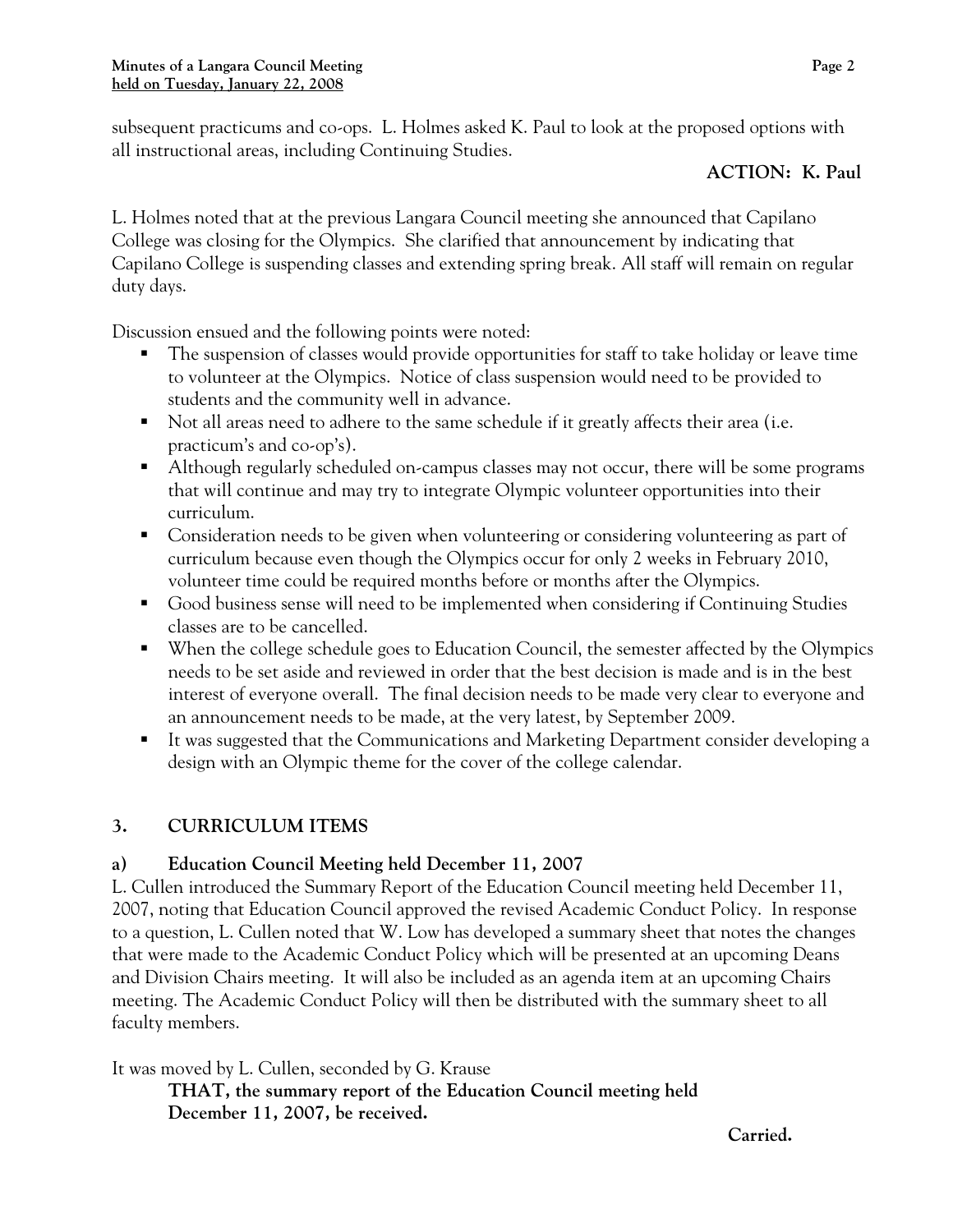#### **4. ACTION ITEMS**

Nil.

### **5. INFORMATION ITEMS**

### **a) 2008-09 Budget – Update and Enhancements**

D. Douglas distributed at the table a Budget Summary and provided an update of the 2008-09 Budget. She noted that \$1.1M was previously deemed to be one-time funding was actually the result of the grant increase for 2008-09 and has been added back into the budget. She also identified some enhancement items totalling \$467,000, that were moved from the Enhancement List to the Status Quo Budget. With these changes and upper division tuition revisions of \$180,000 the budget shortfall is currently \$1.8M.

D. Douglas distributed at the table a Material Fees list outlining the impact of a 2% increase. It was noted that although the increase seems low, it is not possible to seek greater than 2% annually. She asked members to review the list for discussion and approval at the next meeting.

D. Douglas distributed the Enhancement List and asked members to review it for discussion at the next meeting. She noted that if there was anything that was not on the enhancement list that should be, that members need to contact their Dean.

D. Douglas noted that a recommendation to increase tuition fees will be brought to the College Board for approval at its meeting being held January 31, 2008. It was noted that the likely increases to be proposed will be: Domestic tuition – 2% increase to \$80.00/credit; Upper Division tuition – 2% increase to \$104.00/credit; and International Tuition – 2.4% increase to \$425/credit. D. Douglas also identified other fees and charges that were being reviewed.

In response to a question, D. Douglas noted that the issue regarding the 18-credit fee cap will be addressed by November 2008.

#### **Future Agenda Item**

#### **b) Registration 200810**

L. Holmes referenced a report titled "Langara College Comparative Enrolment and Application Report" and noted that registration was slightly down from last year but was still better than other colleges. Discussion ensued about how the college could attract new students and it was noted that students are looking for something new. L. Holmes noted that students coming out of high school might appreciate a marketing package that would identify how they could accomplish their goals or transfer to university. The marketing package would identify the courses that a student would need and all they would have to do is register. The college could target areas like Surrey, Maple Ridge and Coquitlam. She noted that this marketing package needs to be part of the marketing plan. It was also noted that the new sky train service and U-pass will have a big impact on a student's decision to attend Langara.